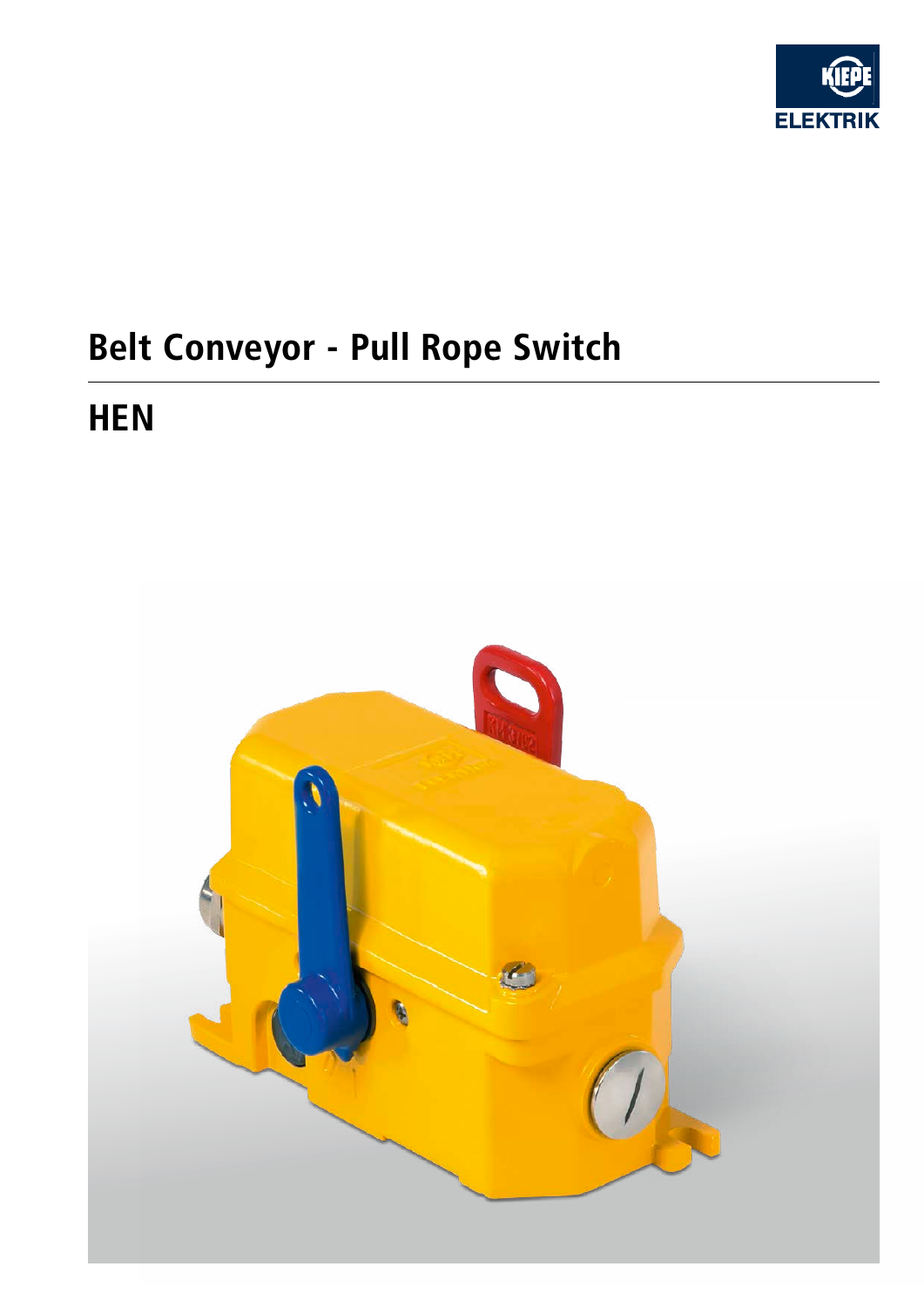#### **APPLICATION**

Kiepe pull-rope emergency stop switches type HEN are used in accordance with the requirements of EN 620 as well as BGI 710 and in conformity with DIN EN ISO 13850 as emergency stop devices as supplementary safety measures on conveyor belt systems. The pull rope is symmetrically tensioned on both sides of the red release lever.

The devices are suitable for outdoor use and applications where the ambient temperature varies considerably.

With the pull-rope system functionally aligned, the emergency stop signal can be triggered over a distance of up to about 100m for each switch.

#### **FUNCTION**

The pull-rope emergency stop switch is actuated by a pull rope **<sup>1</sup>** connected on both sides of the red release lever. The contacts are actuated by a spring supported cam disc (snap action function). At the same time, up to three NC and NO contacts are actuated simultaneously and a cross comparison of the contacts can be performed with an external control unit.

Kiepe pull-rope emergency stop switch types HEN comply with Machinery Directive 2006/42/EC.

They must only be used in control electrical circuits.

The HEN aluminum housing offers space for up to 3 simultaneously switching NO and NC contacts. Taking into consideration the safety data and maintenance recommendations, the pull-rope emergency stop switch type NTS can be used in safety circuits in accordance with **DIN EN ISO 13849 up to Performance Level e (PLe)**.

The emergency stop signal is performed with positive-making normally closed (NC) contacts in accordance with the closed circuit principle.

After the emergency stop function is triggered, the switching mechanism is locked in the shut-off position "0". When the blue reset lever is actuated in switch position "1", the switching contacts are reactivated and the conveyor belt is prepared for being turned back on again.

Resetting the pull-rope emergency stop switch must not cause the conveyor system to start up.

#### **TECHNICAL DATA**

| Designation                                                  | Pull-rope emergency stop switch type HEN - emergency stop device with latching function                          |  |  |  |  |  |  |
|--------------------------------------------------------------|------------------------------------------------------------------------------------------------------------------|--|--|--|--|--|--|
| Type of actuation                                            | Bidirectional; spring-loaded ("snap action")                                                                     |  |  |  |  |  |  |
| Complies with                                                | DIN EN ISO 13850; DIN EN 60204-1; DIN EN 60947-5-5;<br>DIN EN 60947-5-1; EN 620; BGI 710                         |  |  |  |  |  |  |
| Suited for                                                   | Control units and systems in accordance with DIN EN 60204                                                        |  |  |  |  |  |  |
| <b>Mechanics</b>                                             |                                                                                                                  |  |  |  |  |  |  |
| Enclosure                                                    | Aluminum GK-AISi 12                                                                                              |  |  |  |  |  |  |
| Finish                                                       | DD-paint<br>Enclosure - yellow (RAL 1004), release lever - red (RAL 3000), reset lever - blue (RAL 5010)         |  |  |  |  |  |  |
| Mounting                                                     | 2 slotted holes for M8 screws                                                                                    |  |  |  |  |  |  |
| Installation position                                        | Horizontal, tilt angle up to about 15°                                                                           |  |  |  |  |  |  |
| Pull-rope length                                             | Up to approx. 100 m                                                                                              |  |  |  |  |  |  |
| <b>Actuation force</b>                                       | $30 N \pm 10 N$                                                                                                  |  |  |  |  |  |  |
| Weight                                                       | 1.7 <sub>kg</sub>                                                                                                |  |  |  |  |  |  |
| <b>Electrical system</b>                                     |                                                                                                                  |  |  |  |  |  |  |
| Switching system                                             | Up to 3 NC and NO contacts; cam operated switches with direct opening action                                     |  |  |  |  |  |  |
| Cable entry                                                  | Threaded holes 2x M25 x 1.5 with each<br>1x screwed cable gland: sealing area Ø 11 mm to Ø 16 mm; 1x dummy screw |  |  |  |  |  |  |
| <b>Utilization category</b>                                  | AC-15: 230 V; 6 A<br>DC-13: 110 V; 1.1 A                                                                         |  |  |  |  |  |  |
| Connection cross section                                     | $1 \text{ mm}^2$ to 2.5 mm <sup>2</sup>                                                                          |  |  |  |  |  |  |
| Protective conductor connection                              | In the casing; M4                                                                                                |  |  |  |  |  |  |
| Rated insulation voltage U <sub>i</sub>                      | 400V                                                                                                             |  |  |  |  |  |  |
| Rated impulse withstand voltage U <sub>imp</sub>             | 2.5 kV, degree of pollution III                                                                                  |  |  |  |  |  |  |
| Conventional thermal current Ith                             | 16A                                                                                                              |  |  |  |  |  |  |
| Contact reliability                                          | >2 million switching operations                                                                                  |  |  |  |  |  |  |
| Ambient conditions in accordance with DIN EN 60947-5-5       |                                                                                                                  |  |  |  |  |  |  |
| Permissible ambient temperature                              | $-25 °C  + 70 °C$                                                                                                |  |  |  |  |  |  |
| Extended ambient temperature range                           | $-40$ °C  +70 °C (type HEN 7xx)                                                                                  |  |  |  |  |  |  |
| Protection rating                                            | IP 67 in accordance with EN 60529                                                                                |  |  |  |  |  |  |
| Safety data in accordance with DIN EN ISO 13849 and EN 61062 |                                                                                                                  |  |  |  |  |  |  |
| Safety functions                                             | Emergency stop incl. latching<br>Manual reset                                                                    |  |  |  |  |  |  |
| Usable in accordance with<br>DIN EN ISO 13849-1              | Up to PLe (depending on customer application)                                                                    |  |  |  |  |  |  |
| B <sub>10</sub> d value                                      | 24.000 actuations                                                                                                |  |  |  |  |  |  |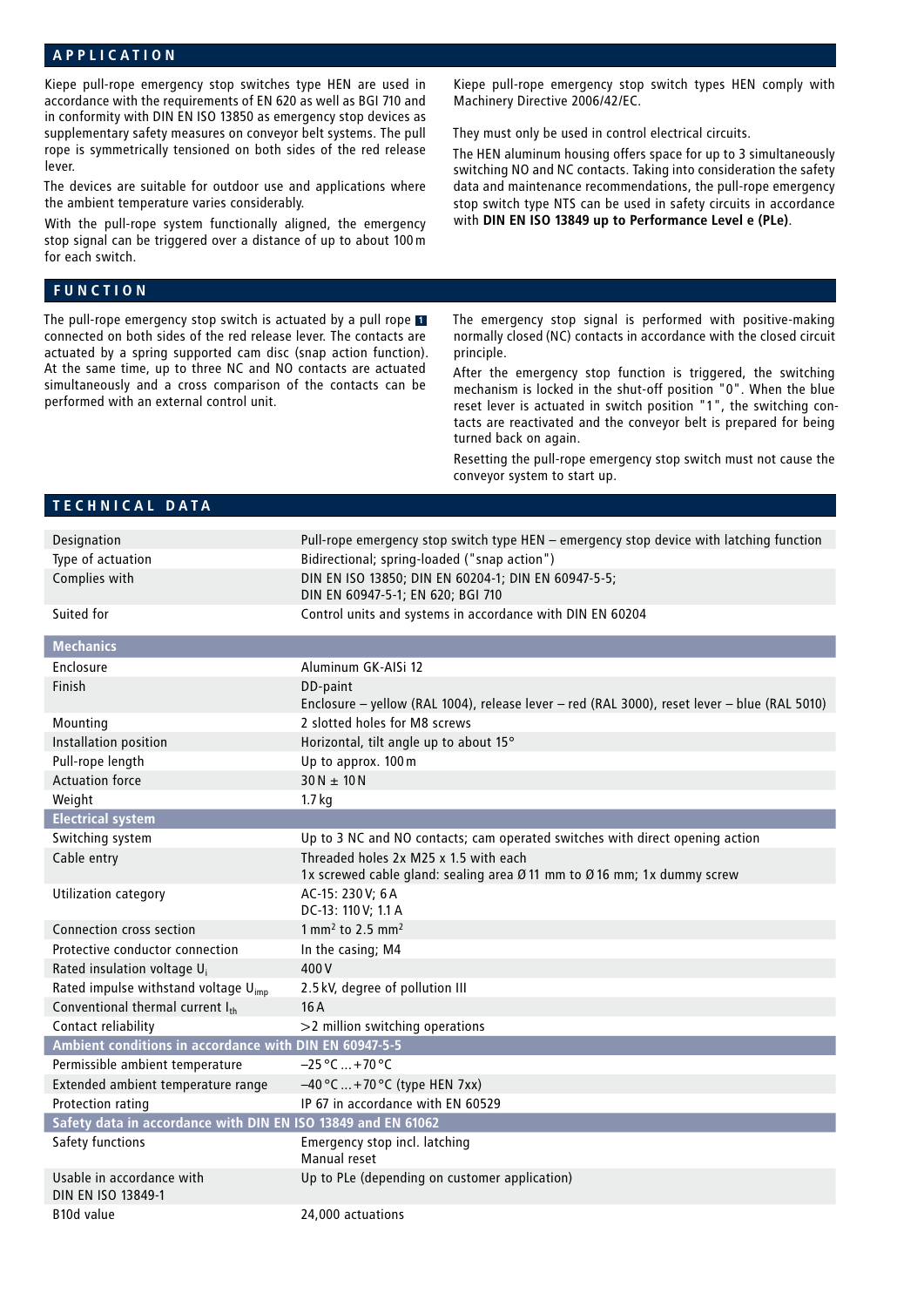| <b>SELECTION TABLE</b>                                      |                 |                              |                                  |                                        |                        |                |  |  |
|-------------------------------------------------------------|-----------------|------------------------------|----------------------------------|----------------------------------------|------------------------|----------------|--|--|
| Switch type                                                 | N <sub>0</sub>  | Contact configuration<br>NC. | Integrated<br>signal lamp<br>-⊗- | Temperature range<br>$-40 °C = +70 °C$ | Ventilation<br>membran | Order number   |  |  |
| <b>HEN 001</b>                                              | $\mathbf{1}$    | $\mathbf{1}$                 |                                  |                                        |                        | 91.043 450.001 |  |  |
| <b>HEN 002</b>                                              | $\overline{2}$  | $\overline{2}$               |                                  |                                        |                        | 91.043 450.002 |  |  |
| <b>HEN 004</b>                                              | $\mathbf{1}$    | $\mathbf{1}$                 | X                                |                                        |                        | 91.043 450.004 |  |  |
| <b>HEN 005</b>                                              | 2               | 2                            | x                                |                                        |                        | 91.043 450.005 |  |  |
| <b>HEN 018</b>                                              | $\overline{2}$  | $\overline{2}$               |                                  |                                        | $\mathsf{x}$           | 91.043 450.018 |  |  |
| <b>HEN 701</b>                                              | 1               | 1                            |                                  | X                                      |                        | 91.043 450.701 |  |  |
| <b>HEN 702</b>                                              | $\mathfrak{p}$  | $\mathfrak{p}$               |                                  | X                                      |                        | 91.043 450.702 |  |  |
| Further models available on request                         |                 |                              |                                  |                                        |                        |                |  |  |
| <b>Equipment options:</b>                                   |                 |                              |                                  |                                        |                        |                |  |  |
| Gold-plated contacts                                        |                 |                              |                                  |                                        |                        |                |  |  |
| Ventilation membran                                         |                 |                              |                                  |                                        |                        |                |  |  |
| Reset with square instead of lever                          |                 |                              |                                  |                                        |                        |                |  |  |
| Signal lamps for 230V, 110V, or 24V                         |                 |                              |                                  |                                        |                        |                |  |  |
| LED signal lamps in AC/DC version for 230V or 24V           |                 |                              |                                  |                                        |                        |                |  |  |
| Devices for two-wire bus line                               |                 |                              |                                  |                                        |                        |                |  |  |
| <b>Spare parts and accessories:</b>                         |                 |                              |                                  |                                        |                        |                |  |  |
| Screwed cable gland M25 x 1.5 (sealing area 11 mm to 16 mm) | 113.52.02.20.01 |                              |                                  |                                        |                        |                |  |  |
| Screw plug M25 x 1.5                                        | 113.52.87.20.02 |                              |                                  |                                        |                        |                |  |  |
| Replacement lamp: light bulb230 V / 5W - E14                | 330.03.06.15.00 |                              |                                  |                                        |                        |                |  |  |
| Ventilation membran M12 x 1                                 | 580.00.16.01.01 |                              |                                  |                                        |                        |                |  |  |
| Cover HEN including seal and screws                         | 93.066 839.004  |                              |                                  |                                        |                        |                |  |  |
|                                                             |                 |                              |                                  |                                        |                        |                |  |  |

#### **MOUNTING**

Pull-rope emergency stop switches of types HEN are each fastened to the substructure in installation position with 2 M8 screws, centered between the anchor hook **3** of the pull-rope system (see the mounting diagram).

Electrical connection is performed with the device open using the screwed cable gland included in the delivery, directly on the screw joints of the switching elements and the lamp fitting (option) as well as the protective conductor connection. The pull-rope **1** is tensioned by tension springs **2** between the anchor hooks **3** and fastened at the red release lever.

After the tension springs **2** have been adjusted, the actuation force and path for triggering the switch must be tested to ensure compliance with specified requirements.